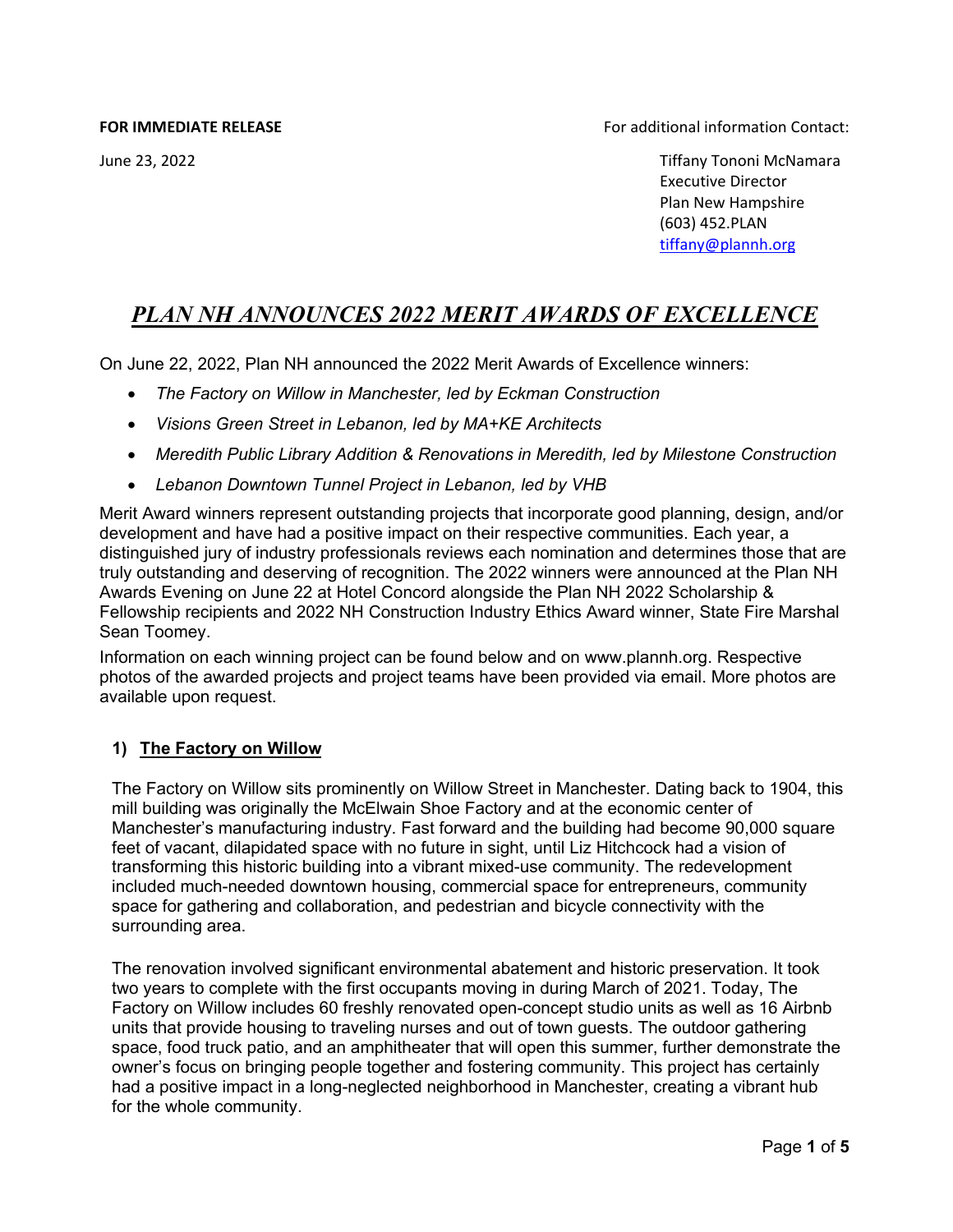# **Project Name, Location, and Completion Date**

Official Project Name: The Factory on Willow Project Location: 252 Willow St, Manchester, NH 03103 Completion Date: March 2021

# **Owner # 1**

Name: Factory on Willow, LLC, Liz Hitchcock (Orbit Group) Address: 848 Elm St, Manchester, NH 03103

# **Key Team Members**

| Liz Hitchcock         | <b>Orbit Group</b>              | Owner                                      |
|-----------------------|---------------------------------|--------------------------------------------|
| <b>Preston Hunter</b> | <b>Eckman Construction</b>      | <b>Project Executive</b>                   |
| Jonathan Krygeris     | <b>Eckman Construction</b>      | <b>Project Manager</b>                     |
| Jeff Highter          | <b>Eckman Construction</b>      | <b>Site Superintendent</b>                 |
| Adam Wagner           | <b>Market Square Architects</b> | Principal in Charge                        |
| Sarah Howard          | <b>Market Square Architects</b> | <b>Architect Project Manager</b>           |
| <b>Brian Pratt</b>    | Fuss & O'Neill                  | Senior Civil Engineering Project Manager   |
| Kyle Roy              | <b>TFMoran</b>                  | Senior Structural Engineer Project Manager |
| Rebecca Cox           | <b>GZA Environmental</b>        | Senior Environmental Project Manager       |

# **Jury Comments:**

- The project honors the history of the site while providing 21st century choices.
- This building is about connections and community.
- A step in the right direction towards helping to solve New Hampshire's significant housing challenges.
- Great example of a true mixed-use development in a blighted neighborhood this will likely spark further redevelopment in the neighborhood. The project honors the history of the site while providing 21st century choices.
- New Hampshire has significant housing challenges, especially those that provide quality community experiences. This building is a step in the right direction towards helping to solve this problem.

# **2) Visions Green Street**

The mission of Visions for Creative Housing Solutions is to provide residential options, services and support designed to meet the needs of adults with developmental disabilities and similar disabling conditions. By extensively renovating two existing residential buildings and creating much needed housing for developmentally challenged adults, this project hit at the heart of the Visions mission. The renovations included accessibility improvements and Universal Design, upgrading the thermal envelope and mechanical systems to increase efficiency and comfort for the new residents, and reconfiguring the layout within each unit to foster a sense of community while balancing privacy for the individual residents.

The renovation and restoration serve as an example to the wider community of how existing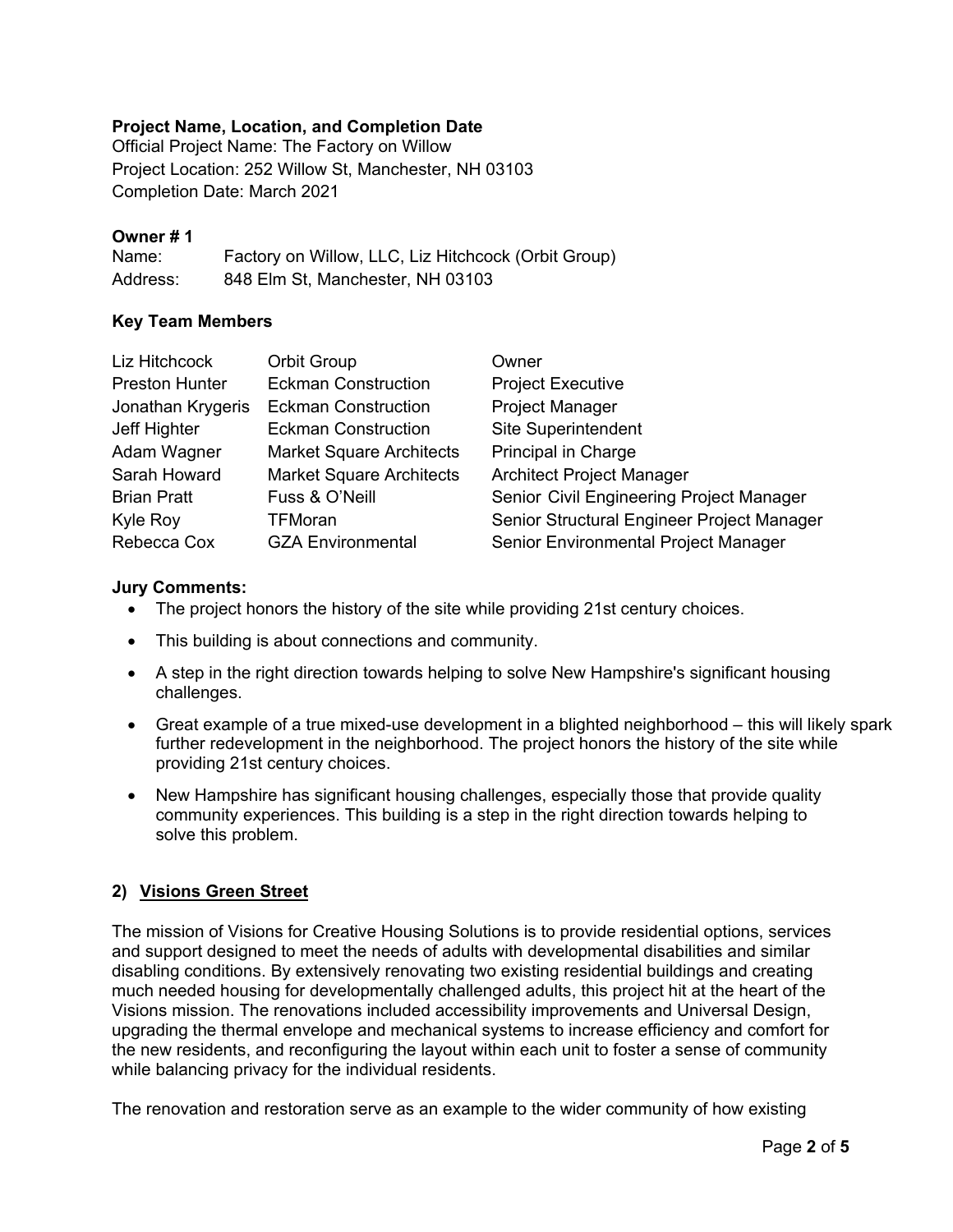infrastructure can be rescued and given new life. The proximity to downtown Lebanon and a wide range of community resources, such as public transportation, helped the team achieve the goal of providing safe housing, accessible to all the potential needs of the residents. In addition, this project involved an impressive degree of community engagement with the neighborhood residents and above and beyond relocation services provided to the existing tenants who lived in the property upon its purchase.

#### **Project Name, Location, and Completion Date**

Official Project Name: Visions Green Street Project Location: 12 Green Street, Lebanon, NH 03784 Completion Date: Fall 2021

# **Owner # 1**

| Name:    | Visions for Creative Housing Solutions, Executive Director Sylvia Dow |
|----------|-----------------------------------------------------------------------|
| Address: | 8 Sunrise Farm Ln, Enfield, NH 03748                                  |
| Phone:   | (603) 632-7707                                                        |
| Email:   | sdow@visionsnh.org                                                    |

# **Key Team Members**

| Sylvia Dow           | <b>Visions for Creative Housing Solutions</b> | <b>Executive Director</b>   |
|----------------------|-----------------------------------------------|-----------------------------|
| <b>Chris Kennedy</b> | <b>MA+KE Architects</b>                       | <b>Principal Architect</b>  |
| <b>Bob Kischko</b>   | DuBois & King                                 | <b>Electrical Engineer</b>  |
| Ryan Lacey           | Lacey Engineering                             | <b>Mechanical Engineer</b>  |
| <b>Miles Stetson</b> | <b>Engineering Ventures</b>                   | <b>Structural Engineer</b>  |
| <b>Nick Estes</b>    | Estes & Gallup, Inc.                          | <b>Construction Manager</b> |
| Dana Nute            | <b>Resilient Buildings Group</b>              | <b>Rebate Consultant</b>    |
| John Eller           | JEllerConsulting, LLC                         | Consultant                  |
| Liz Nickerson        | <b>Nickerson Development Services</b>         | Consultant                  |

#### **Jury Comments:**

- This project gets a "10" for social and inclusivity. There is a huge need for this type of housing in our communities.
- Great location, great asset to the community.
- Huge team effort, from fundraising to construction.
- The re-use and walkable proximity to downtown and public transportation make this a smart use of the property.
- Provides a sense of belonging to tenants and preservation of the existing neighborhood.

# **3) Meredith Public Library Addition & Renovations**

The addition and renovations to the existing Meredith Public Library not only enhance the physical building and property, but also maximize the resources they are able to offer the wider community. In addition to their current programs, from story time and game nights to sewing classes and educational programs that contribute to workforce development, there are now modern and functional gathering spaces to support their role as a central community hub. The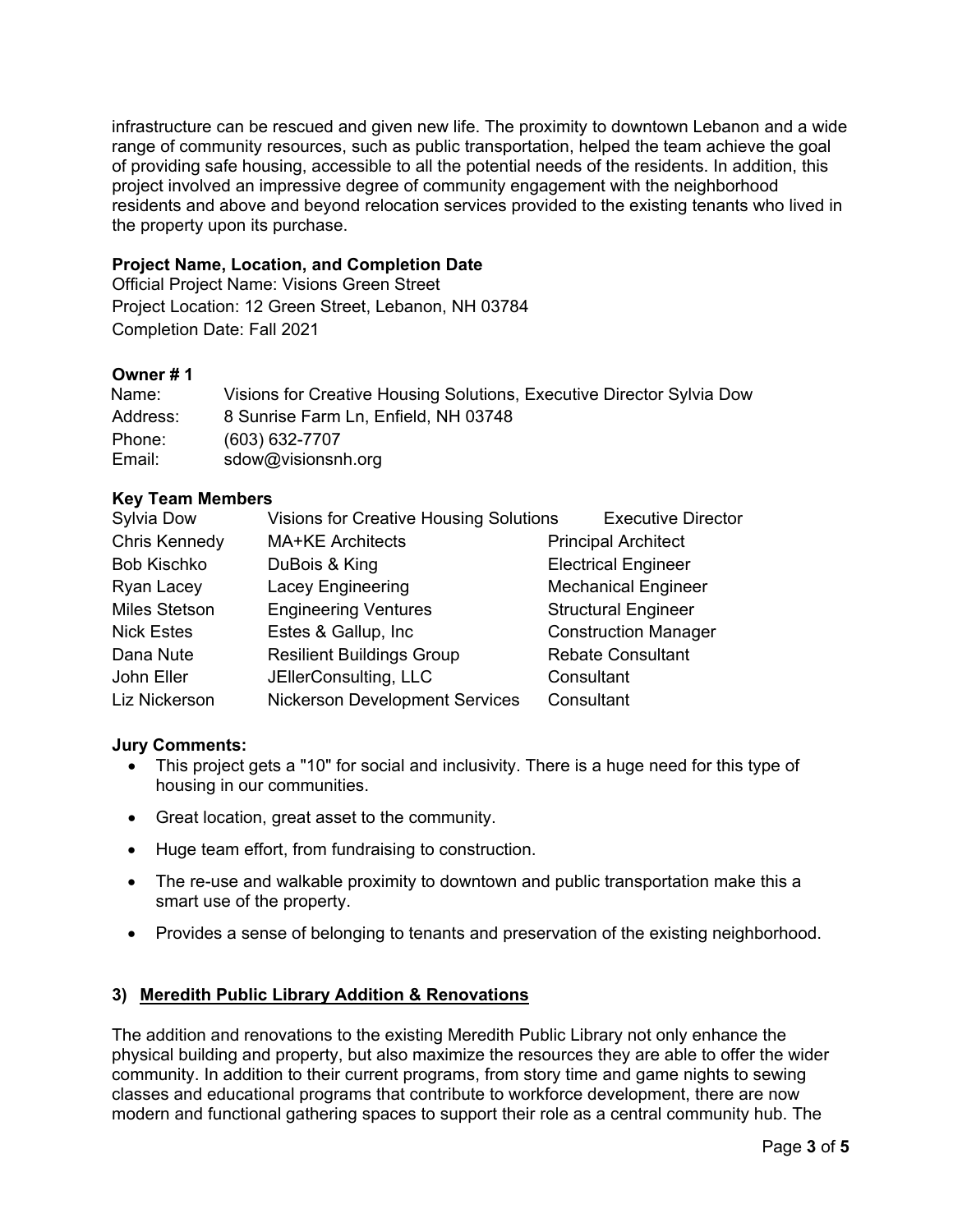new and updated spaces include a children's room, teen room, makerspace, and genealogy room. Additional updates include expanded parking, a new elevator, new sidewalks, updated ADA accessibility, and improved fire safety and egress.

Collaboration and cooperation were key elements of this project's success that are worth noting. Strong community outreach included postcards, flyers, surveys, presentations, and public meetings that involved community members in the planning process and helped garner wide support for the project. While no small undertaking, this project was a cost-effective way for the Town of Meredith to provide their community with a true multipurpose facility for all ages, while also preserving and honoring the historic features of the existing library. The well thought out design and functionality of the addition and renovations ensures that the Meredith Public Library will serve the community for years to come – and right in the heart of the Town's downtown and waterfront areas!

# **Owner #1**

| Name:    | Meredith Public Library, Town of Meredith |
|----------|-------------------------------------------|
| Address: | 91 Main Street, Meredith, NH 03253        |
| Phone:   | $(603)$ 279-4303                          |
| Email:   | librarian@meredithlibrary.org             |

#### **Key Team Members**

| <b>Brian Gehris</b>  | <b>Milestone Construction</b>   | <b>Project Manager</b>       |
|----------------------|---------------------------------|------------------------------|
| Ernie Briggs         | <b>Milestone Construction</b>   | <b>Site Superintendent</b>   |
| <b>Chris Drobat</b>  | Lavallee Brensinger Architects  | Architect                    |
| Eric LeBlanc         | Lavallee Brensinger Architects  | Architect                    |
| <b>Michael Bruss</b> | <b>Bruss Project Management</b> | <b>Owner Project Manager</b> |

#### **Jury Comments:**

- Great example of enhancement of a critical community center.
- Reinforcing historic downtown and providing accessible services supports a strong community, free and accessible to all.
- This is a building that will enhance the community for a long time to come.
- Engaging the community members during the project development showed a commitment to making the space work for everyone.
- Expansion of a historical building in the heart of Meredith the building looks spectacular!

#### **4) Lebanon Downtown Tunnel Project**

The City of Lebanon's 2016 Downtown Vision Plan and Tunnel Assessment identified the rehabilitation of their former downtown railroad tunnel as a key priority project for their community. At that time, they set forth a vision that included a pedestrian friendly shared use path connecting to and revitalizing the above plaza and adjacent parking lot. Speaking to the power of community visioning and planning, this project was completed in less than six years from the time of the initial assessment study.

Complex and multifaceted, this project included structural design of the tunnel, landscape